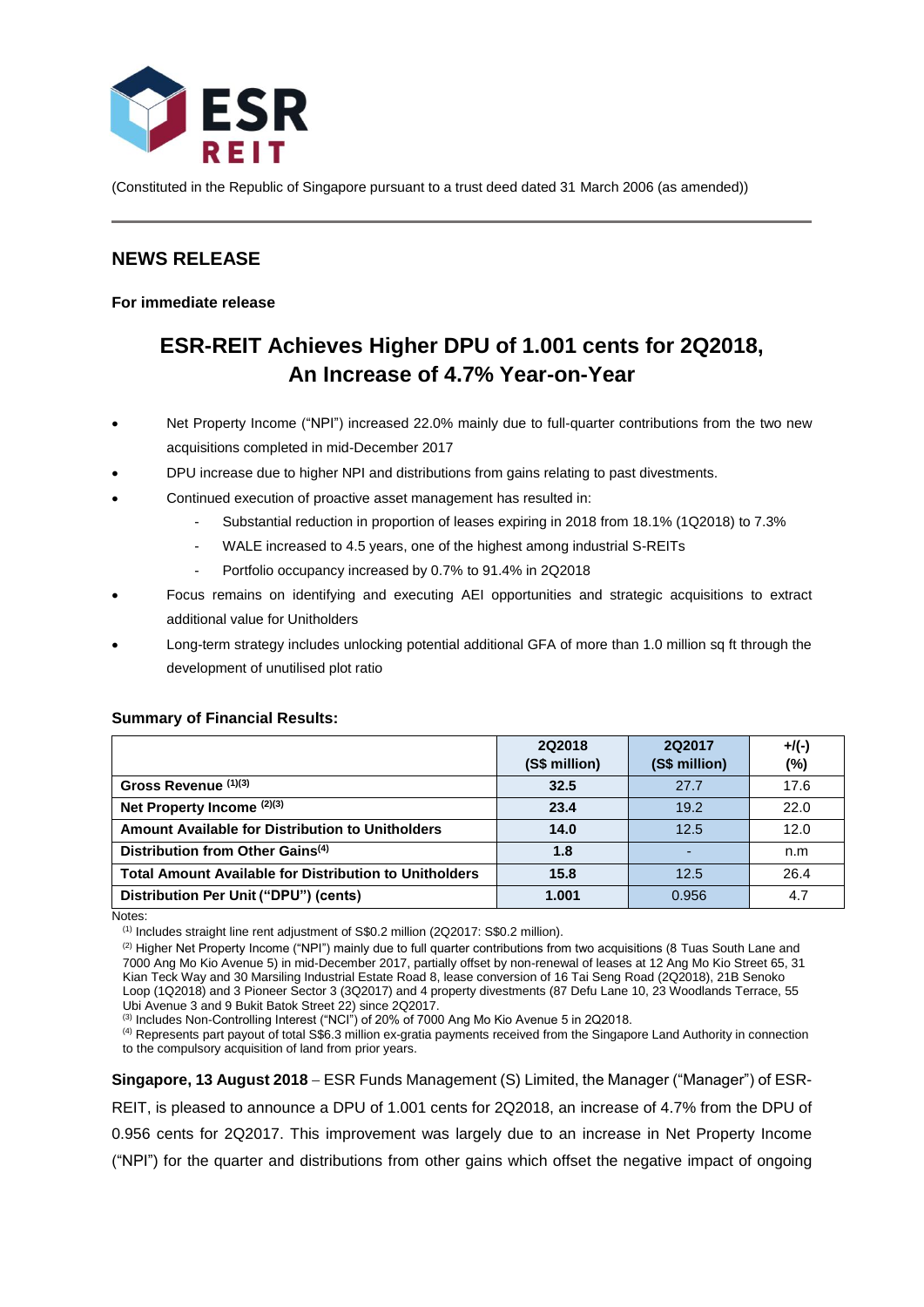Asset Enhancement Initiatives ("AEI") and conversion of Single-Tenanted Buildings ("STB") to Multi-Tenanted Buildings ("MTB").

NPI rose 22.0% year-on-year ("y-o-y") to S\$23.4 million, mainly due to the full-quarter contributions from 8 Tuas South Lane and 7000 Ang Mo Kio Avenue 5, two properties which were acquired in December 2017 which helped to offset the master lease conversions, lease non-renewals, absence of revenue from properties divested in the past year.

Mr Adrian Chui, Chief Executive Officer and Executive Director of ESR Funds Management (S) Limited said, "Although the operating environment for the industrial sector remains highly-competitive, we are pleased that recent acquisitions of quality assets as well as from the distributions from other gains from past divestments recorded in this quarter, have enabled us to record an increase in DPU for 2Q2018."

# **Value-Enhancing Acquisition**

In 2Q2018, the Manager has also continued to focus on building a more modern and balanced portfolio. On 24 April 2018, it announced the proposed acquisition of 15 Greenwich Drive, a modern four-storey ramp-up logistics facility, which is strategically located within Tampines LogisPark, a dedicated logistics park in Singapore with limited supply and available space, for an estimated purchase price of S\$95.8 million, which includes the purchase consideration of S\$86.2 million and estimated upfront land premium payable for the balance lease term. When completed, the acquisition is expected to boost ESR-REIT's portfolio, expanding the REIT's exposure to the Logistics/Warehouse sector from 23.0%<sup>1</sup> to 27.6%, and increasing its portfolio's occupancy from 91.4%<sup>2</sup> to 91.8%. The acquisition is expected to be completed in 4Q2018.

# **A Well-Diversified and Resilient Portfolio**

As at 30 June 2018, ESR-REIT's portfolio comprises 47 properties across Singapore, with a diversified tenant base of 197 tenants and a total gross floor area of approximately 9.7 million square feet, across the following five sub-asset classes: General Industrial, Light Industrial, Logistics/Warehouse, High-Specs Industrial and Business Park.

The Manager's pro-active approach has resulted in improvements to ESR-REIT's portfolio. In 2Q2018, the Manager renewed and leased approximately 680,124 sq ft of leases, which translates to a total of 1,074,739 sq ft of space renewed for 1H2018. This led to portfolio occupancy growing 0.7% quarteron-quarter ("q-o-q") to 91.4% and the portfolio Weighted Average Lease Expiry ("WALE") improving to 4.5 years, one of the highest WALE amongst the industrial S-REITs, from the 4.4 years recorded in the last quarter.

**<sup>.</sup>** <sup>1</sup> As at 30 June 2018.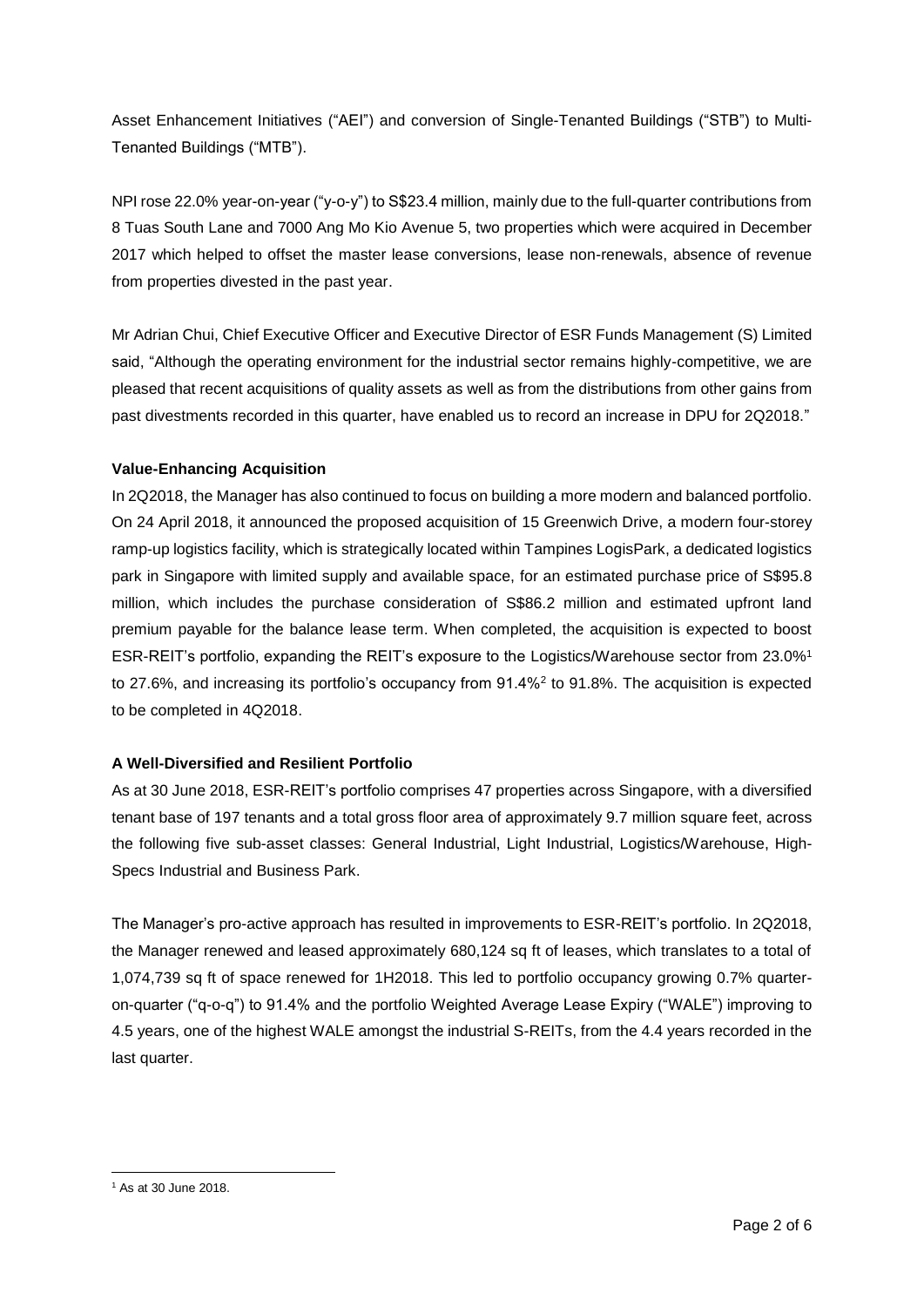The portfolio's proportion of expiring leases in 2018 has also been reduced substantially from 18.1% as at the end of 1Q2018 to 7.3%, with a master lease extension being secured for 9 Tuas View Crescent and the conversion of 16 Tai Seng Street to a MTB.

### **Pro-active Capital Management**

As at 30 June 2018, ESR-REIT continues to maintain a low gearing, with an aggregate leverage of 30.5% and with a Weighted Average All in Cost of Debt maintained at 3.75%. ESR-REIT currently has a debt-headroom of c.S\$443.4 million and S\$202.0 million in undrawn available committed revolving credit facilities. In June 2018, ESR-REIT entered into two forward start hedging contracts to reduce interest rate volatility and lengthen the maturity of its fixed debt. ESR-REIT's interest rate exposure is 90.6% hedged for the next 2.4 years.

#### **Proposed Merger with Viva Industrial Trust**

On 18 May 2018, the Managers of both ESR-REIT and Viva Industrial Trust ("VIT") issued a joint announcement on the proposed merger by way of a trust scheme of arrangement. The circular on the proposed merger was dispatched to Unitholders on 7 August 2018 with an extraordinary general meeting ("EGM") to be convened on 31 August 2018. If the resolutions pertaining to the Merger are passed at the EGM and other relevant approvals are obtained, Unitholders' next distribution entitlement is expected to be from 1 July 2018 up to the Effective Date of the Scheme.

#### **Confirmation of Capital Gains**

On 7 May 2018, the Manager announced that IRAS had confirmed that the disposal gain from the sale of 63 Hillview Avenue<sup>2</sup> in 2013 would not be subject to income tax. This provides the Manager with the flexibility to potentially utilise such gains of over S\$70 million to either offset any negative impact on ESR-REIT's income due to its ongoing and/or future AEIs or for the acquisition of high value-added assets.

#### **Recent Achievements**

In August 2018, ESR-REIT gained recognition in two of Singapore's corporate governance indices, the Singapore Governance and Transparency Index ("SGTI") and the Governance Index for Trusts ("GIFT"), for its corporate governance practices.

ESR-REIT was ranked number 18 in SGTI's REIT and Business Trust category for 2018, with an overall score of 80.8, a significant improvement from the previous year when ESR-REIT, formerly known as Cambridge Industrial Trust, was ranked 28 with a score of 58.2. A total of 43 REITS and Business Trusts were assessed as part of the SGTI 2018. The SGTI is the leading index for assessing corporate governance practices of Singapore-listed companies and is a collaboration between CPA Australia,

**<sup>.</sup>** <sup>2</sup> See Announcement dated 7 May 2018 "Disposal Gain on 63 Hillview Avenue – Confirmation of Tax Treatment".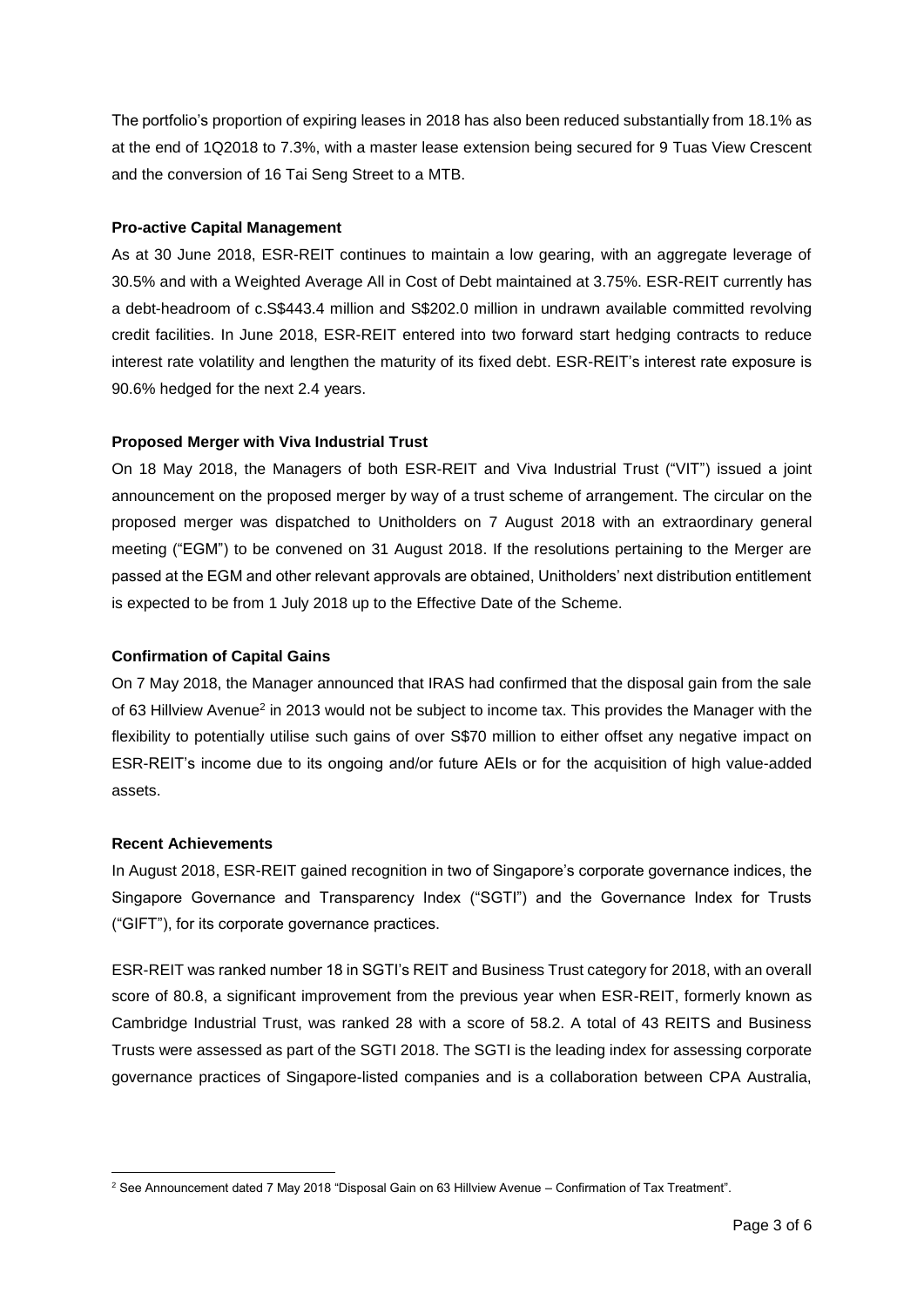NUS Business School's Centre for Governance, Institutions and Organisations (CGIO), and the Singapore Institute of Directors (SID).

On the GIFT index, ESR-REIT maintained its sixth-place position on the index with an overall score of 77, an increase from 2017's score of 71.5. The GIFT index is the first-ever published governance index in Singapore that focuses on listed REITS and is supported by the Singapore Exchange (SGX).

# **Market Outlook for FY2018**

The oversupply of industrial space that is expected to ease towards the end of 2018. Amidst continuing challenging market conditions and growing uncertainty over the macroeconomic and global trade outlook, the Manager intends to continue to focus on its long-term strategy of organic growth, acquisition and development growth and prudent capital management.

ESR-REIT's organic growth will come from developing the unutilized plot ratio that could potentially create up to 1.0 million sq ft of potential new Gross Floor Area ("GFA") and rejuvenating its existing assets into modern facilities that cater to the requirements and standards of tomorrow's industrialists. Two potential properties with unutilized plot ratios have been identified: 7000 Ang Mo Kio Avenue 5 has c.495,000 sq ft of untapped GFA at its overground carpark and 3 Tuas South Avenue 4, which is located within the JTC Tuas Bio-Medical Park, has c.500,000 sq ft of untapped GFA which could be further redeveloped for Pharmaceutical use. Feasibility studies are also currently being carried out on several assets to carry out AEI and redevelopment projects such as upgrading and improvement of building specifications, change of building use to align with current market trends and redevelopment and amalgamation of adjacent sites to enjoy economies of scale.

Mr. Chui said: "As part of our long-term plans, as we continue to rejuvenate and unlock value from our existing portfolio, we continue to look at investment opportunities that support our pursuit of building a more balanced, modern and resilient portfolio. Our proposed acquisition of 15 Greenwich Drive and the proposed merger with VIT are part of this plan. To position for this, we have also taken a proactive approach to capital management by engaging with various capital providers to provide us with adequate committed lines and maintaining gearing at the lower end of the range which enables us to exercise financial flexibility moving forward."

For media and analyst enquiries, please contact:

#### **ESR Funds Management (S) Limited**

Cheryl Lim Marketing Communications Manager Tel: +65 6222 3339 cheryl.lim@esr-reit.com.sg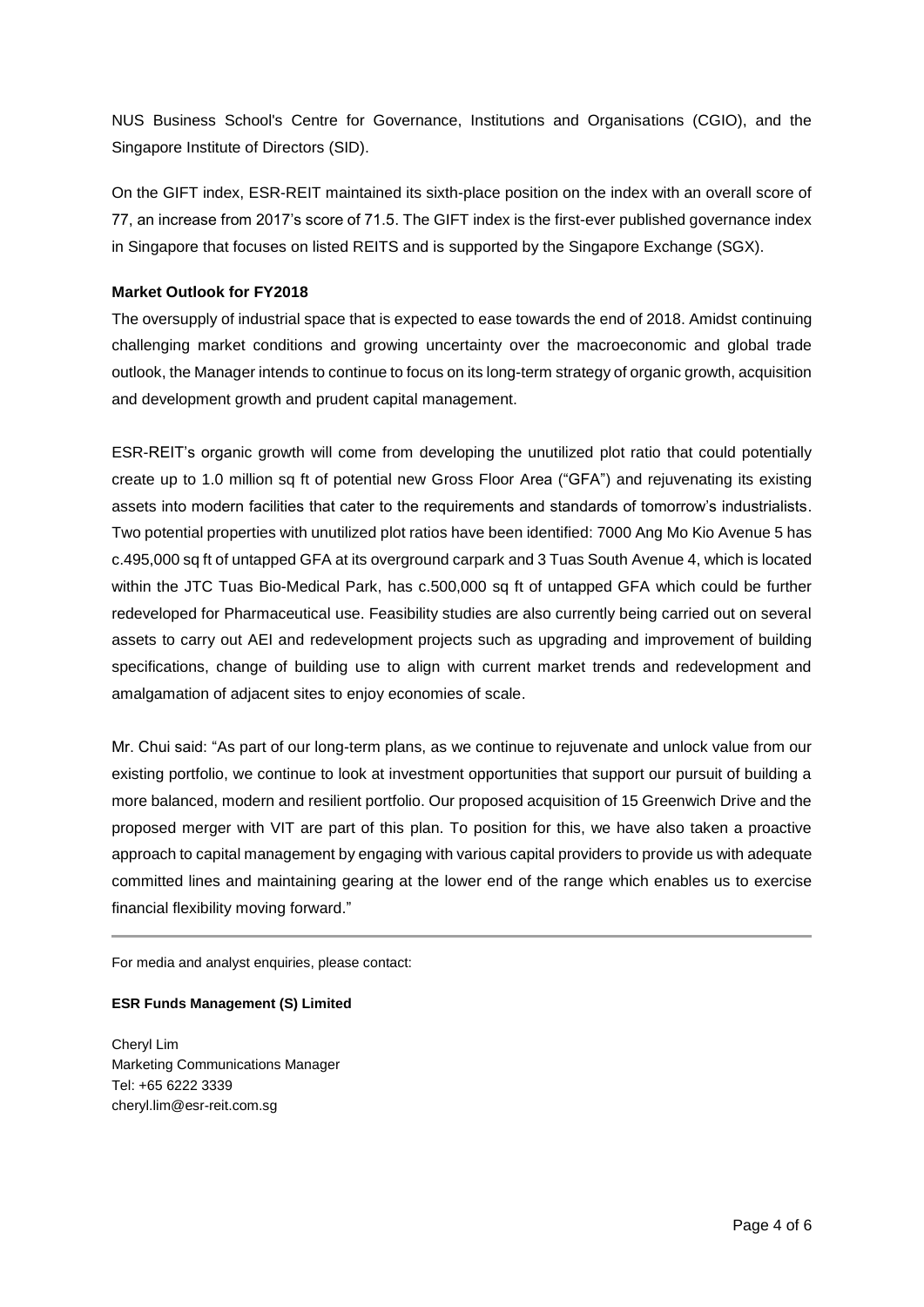# **About ESR-REIT**

ESR-REIT has been listed on the Singapore Exchange Securities Trading Limited since 25 July 2006.

ESR-REIT invests in quality income-producing industrial properties and as at 30 June 2018 has a diversified portfolio of 47 properties located across Singapore, with a total gross floor area of approximately 9.7 million sq ft and a property value of S\$1.65 billion<sup>3</sup>. The properties are in the following business sectors: General Industrial, Light Industrial, Logistics/Warehouse, Hi-Specs Industrial, and Business Park, and are located close to major transportation hubs and key industrial zones island-wide.

The Manager's objective is to provide Unitholders with a stable and secure income stream through the successful implementation of the following strategies:

- Acquisition of value-enhancing properties;
- Pro-active asset management;
- Divestment of non-core properties; and
- Prudent capital and risk management.

ESR Funds Management (S) Limited, the Manager of ESR-REIT, is owned by two stakeholders, namely, ESR Cayman Limited ("ESR") (indirectly c.80 percent) and Mitsui & Co., Ltd ("Mitsui") (20 percent):

- ESR is a leading pure-play pan-Asia logistics real estate developer, owner, and operator focused on the key metropolitan areas most closely tied with consumption and global trade. Co-founded by senior management and Warburg Pincus, ESR is backed by some of the world's preeminent investors including APG, CPPIB, Goldman Sachs, PGGM, Ping An and SK Holdings. The ESR platform represents one of the largest in the Asia-Pacific region with assets under management (AUM) of US\$12 billion, and over 10 million square metres of projects owned and under development across China, Japan, Singapore, South Korea and India. The company also runs capital and fund management offices in Hong Kong and Singapore.
- Mitsui is one of the largest corporate conglomerates in Japan and listed on the Tokyo Stock Exchange. It is one of the largest publicly traded companies in the world. Mitsui also developed the Japan Logistics Fund Inc., a publicly listed REIT in Japan dedicated to investing in distribution facilities.

For further information on ESR-REIT, please visit www.esr-reit.com.sg

<sup>1</sup> 3 Includes valuation of of 7000 Ang Mo Kio Avenue 5 on a 100% basis, of which ESR-REIT has 80% economic interest.